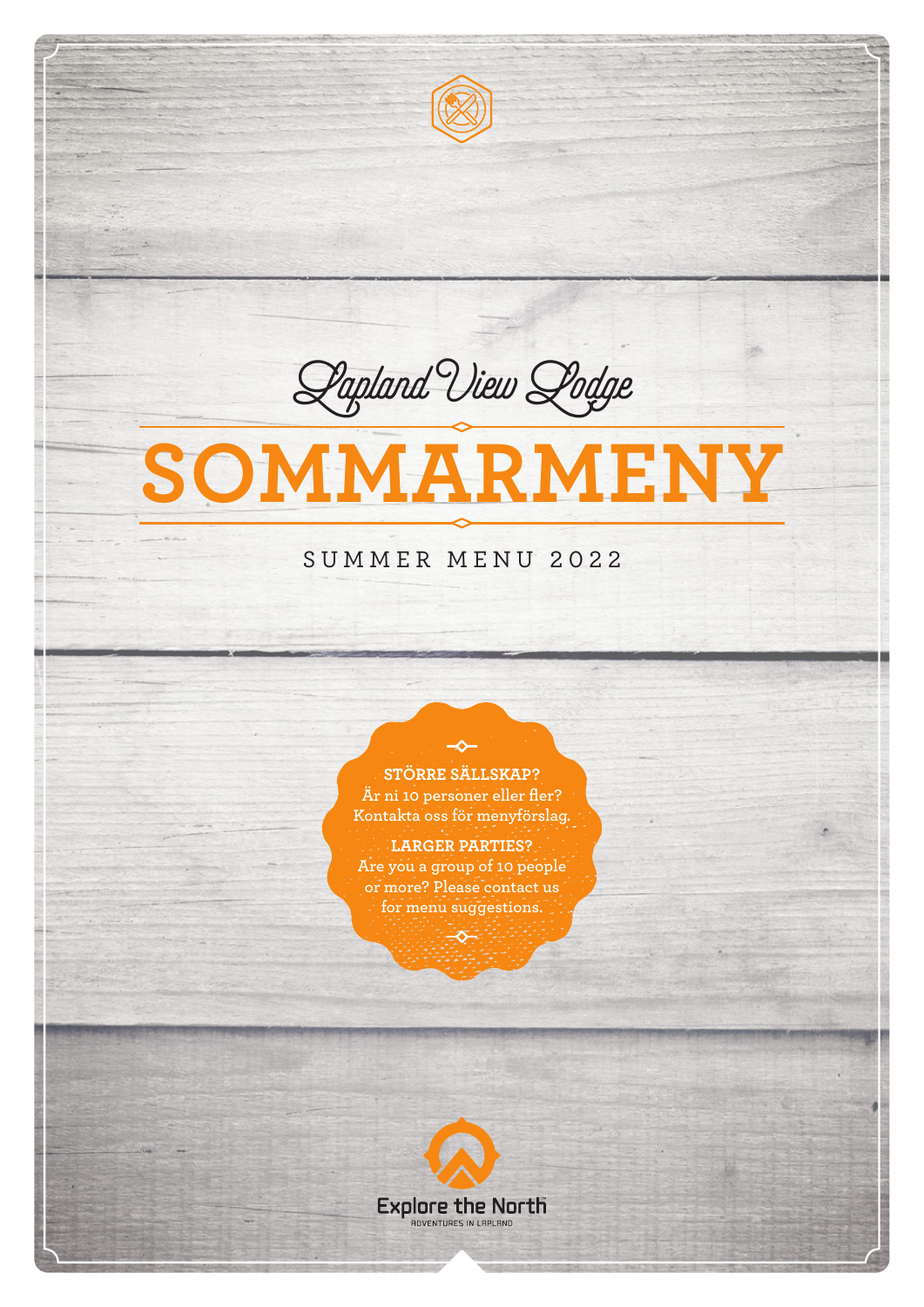

**STARTERS**

| <b>MENY &gt; MENU:</b>                                                                                                                                                                | SEK:    |
|---------------------------------------------------------------------------------------------------------------------------------------------------------------------------------------|---------|
| Toast Skagen > Swedish Toast Skagen<br>Med skagenröra, citron och dill (1/2 el. 1/1).<br>With creamy shrimp salad, lemon and dill (1/2 or 1/1).                                       | 115/165 |
| Lax Ceviche > Salmon Ceviche<br>Med inlagd gurka, wasabimajonnäs, syltad lök, rom och chips.<br>With pickled cucumber and onion, wasabi mayonnaise, roe and crisps.                   | 135     |
| Råbiff på Ren > Reindeer Tartar<br>Med salladslök, chili, sojaemulsion och äggula.<br>With spring onion, chili, soy emulsion and egg yolk.                                            | 165     |
| Luppioplankan > The Luppio Snacks Plate<br>Charkuterier, ostar, blåbärsmarmelad och rotfruktschips (för 2 pers).<br>Charcouteries, cheese, blueberry jam and root chips (for 2 pers). | 245     |

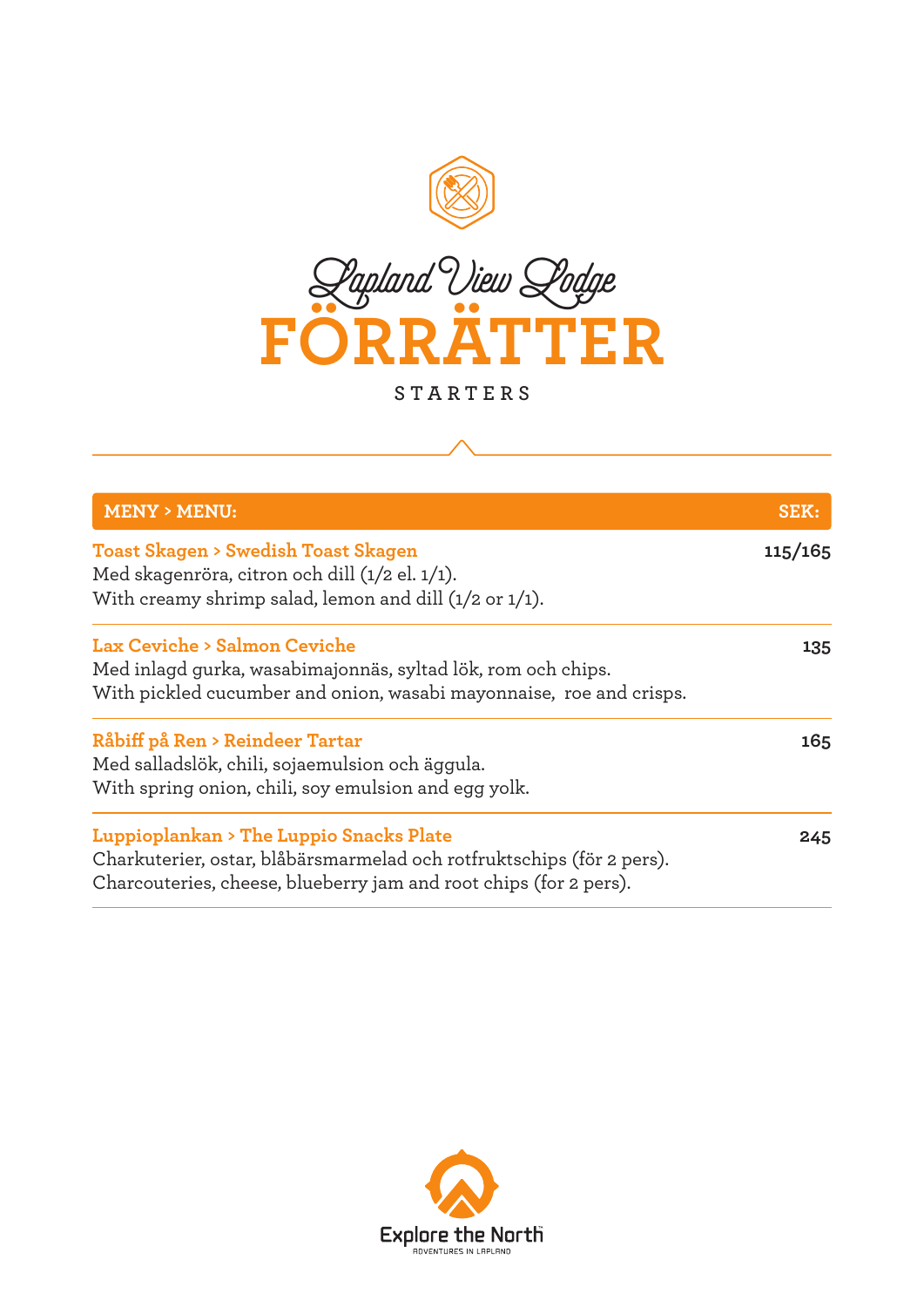

**SALAD & BURGERS**

| <b>SALLAD &gt; SALAD:</b>                                                                                                                                                                                                  | SEK:    |
|----------------------------------------------------------------------------------------------------------------------------------------------------------------------------------------------------------------------------|---------|
| Caesar Sallad > Caesar Salad<br>Romansallad, krispig kyckling och bacon, parmesanost, krutonger (1/2 el. 1/1).<br>Roman salad, crispy chicken, bacon, parmesan, croutons (1/2 or 1/1).                                     | 125/205 |
| <b>HAMBURGERS &gt; BURGERS:</b>                                                                                                                                                                                            | SEK:    |
| > Alla burgare serveras med pommes frites och coleslaw.<br>> All burgers are served with french fries and coleslaw.                                                                                                        |         |
| Luppioburgare > Luppio Burger<br>Viltburgare 160 gr med tryffelmajonnäs, picklad rödlök,<br>cheddarost och sallad. > Game meat burger 160 gr with truffle<br>mayonnaise, pickled red onion, cheddar cheese and lettuce     | 225     |
| Klassisk Burgare > Classic Burger<br>Hemlagad burgare på nötkött med bbq-sås, picklad rödlök,<br>cheddarost, tomat och sallad. > House made beef burger,<br>bbq-sauce, pickled red onion, cheddar cheese, tomato, lettuce. | 195     |
| Vegetarisk Rödbetsburgare > Vegetarian Beetroot Burger<br>Wasabi dressing, picklad röd lök, cheddarost, tomat, sallad.<br>Wasabi dressing, pickled red onion, cheddar cheese, tomato, lettuce.                             | 185     |

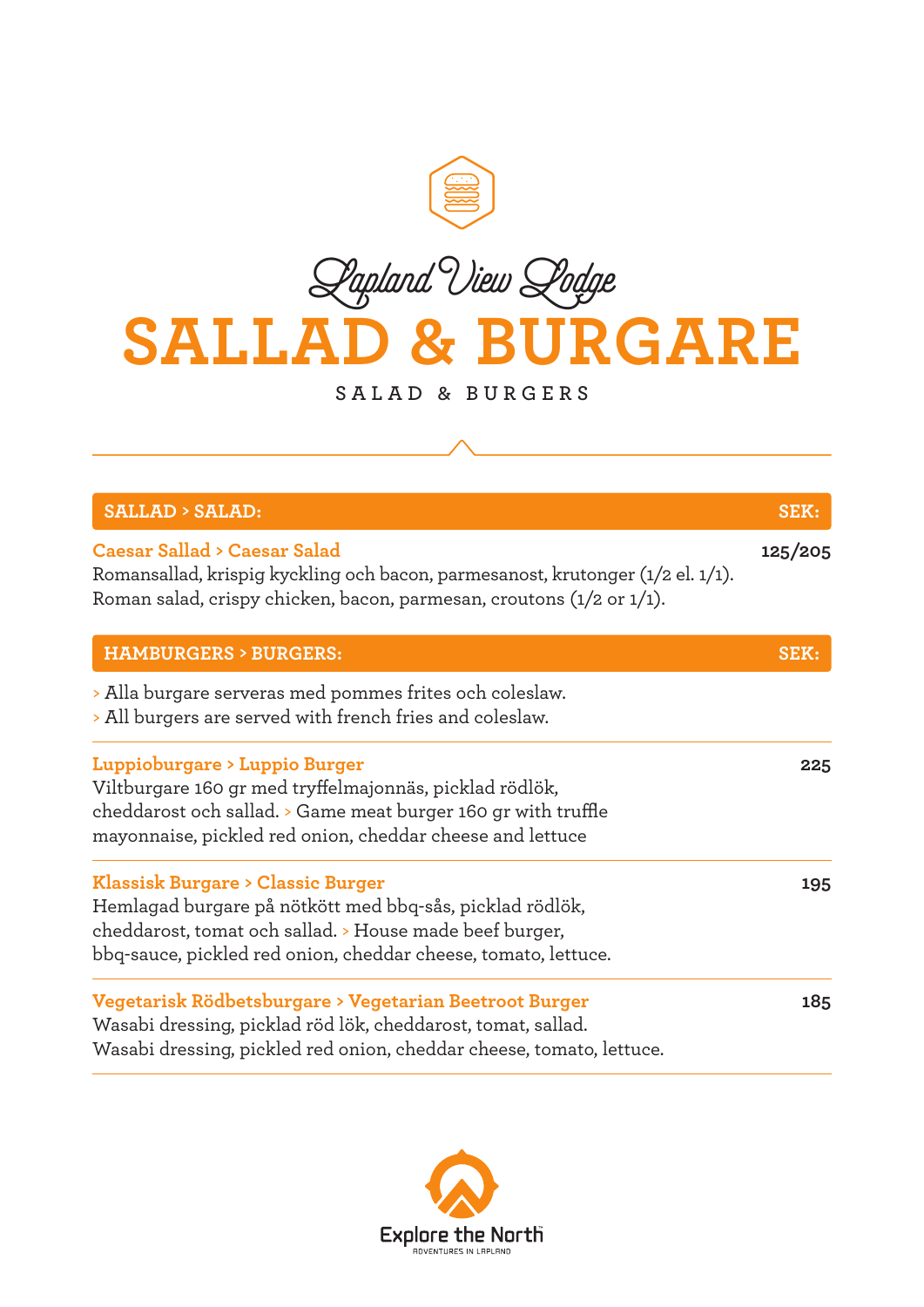

**MAIN COURSES**

| <b>MENY &gt; MENU:</b>                                                                                                                                                                                                                             | SEK: |
|----------------------------------------------------------------------------------------------------------------------------------------------------------------------------------------------------------------------------------------------------|------|
| Grillad Lax > Grilled Salmon<br>Serveras med örtsmör och bakad potatis.<br>Served with herb butter and baked potatoe.                                                                                                                              | 265  |
| Entrècôte > 200 gr<br>Serveras med pommes frites, bearnaisesås och bakad tomat.<br>Served with french fries, sauce bearnaise and baked tomato.                                                                                                     | 295  |
| Renfilé > Fillet of Reindeer<br>Toppad med krispigt bacon och kantareller, serveras med<br>potatisgratäng och en hjortron och whiskysås.<br>With crispy bacon and chantarelles, served with potato au<br>gratin and a cloudberry and whisky sauce. | 345  |

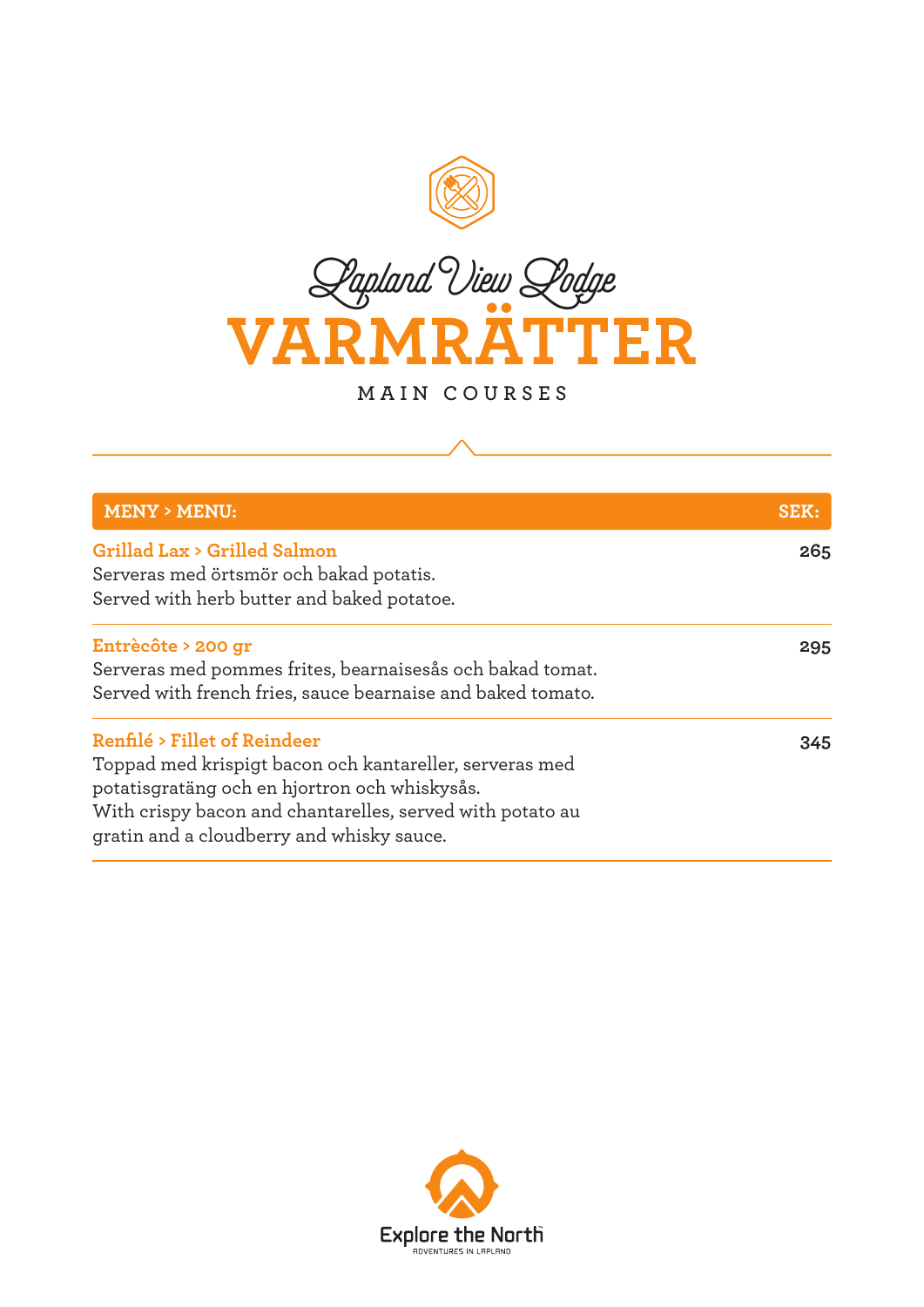

**DESSERTS**

| <b>MENY &gt; MENU:</b>                                                                                                                      | SEK: |
|---------------------------------------------------------------------------------------------------------------------------------------------|------|
| Crème Brûlée<br>Toppad med hjortronmylta.<br>Topped with cloudberries.                                                                      | 125  |
| <b>Brownie</b><br>Med vaniliglass och färska bär.<br>With vanilla ice cream and berries.                                                    | 85   |
| Sundae<br>Tre kulor glass med chokladtopping och vispgrädde.<br>Three scoops of ice cream topped with chocolate sauce<br>and whipped cream. | 70   |